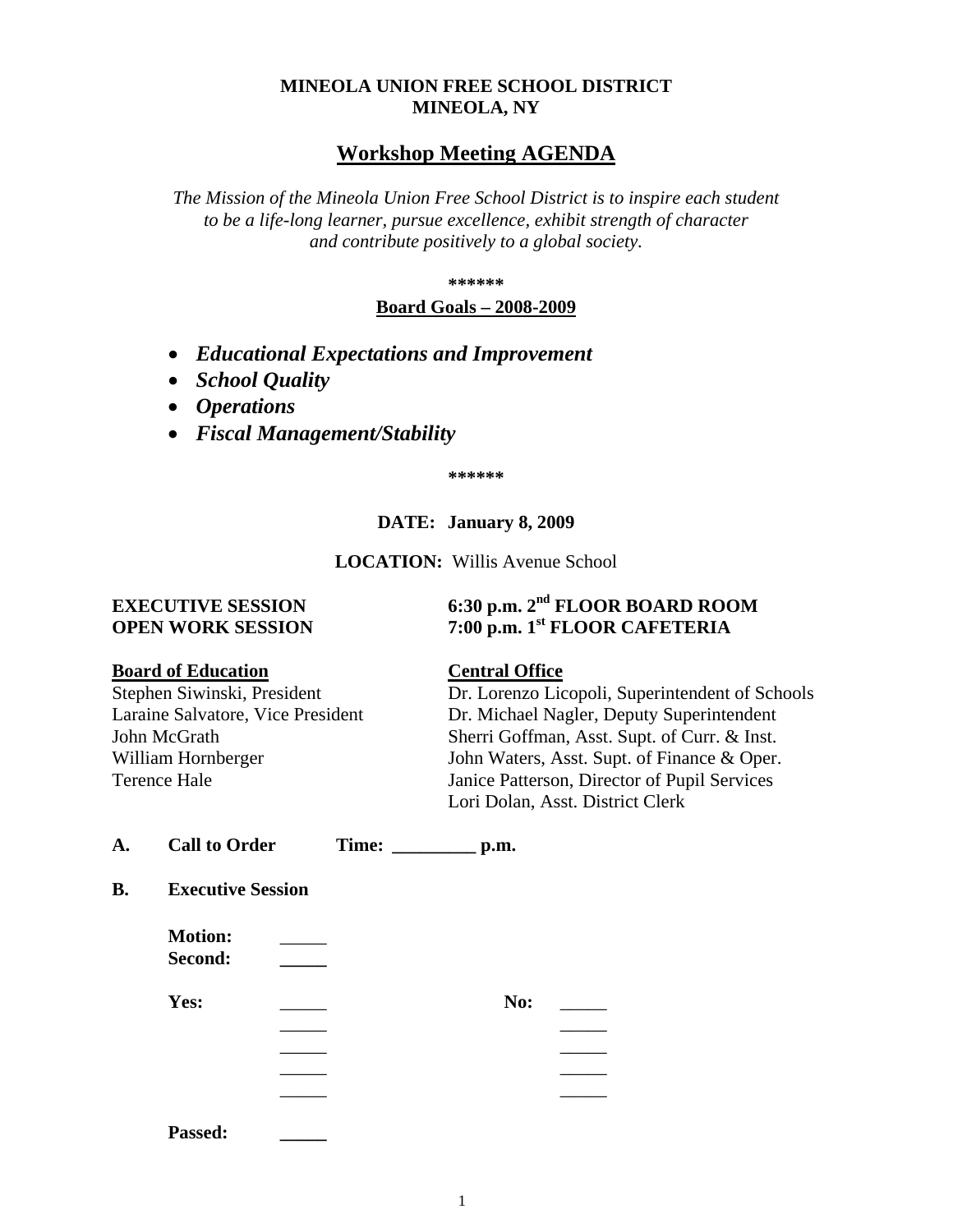Returned: \_\_\_\_

- **C. Pledge of Allegiance**
- **D. Reading of Mission**
- **E. Moment of Silent Meditation**
- **F. Dais & Visitor Introductions**
- **G. Old Business**
- **H. New Business**

## **1. Tenure Administrative Appointment**

**RESOLUTION #40 – BE IT RESOLVED** that the Board of Education approves the recommendation of the Superintendent of Schools to grant Lawrence Butti, School District Administrator, effective February 1, 2009, tenure.

| <b>Motion:</b>           |                      |                                             |     |
|--------------------------|----------------------|---------------------------------------------|-----|
| Second:                  |                      |                                             |     |
| Yes:                     |                      |                                             | No: |
|                          | $\sim$ $\sim$ $\sim$ |                                             |     |
|                          |                      |                                             |     |
|                          |                      |                                             |     |
|                          |                      |                                             |     |
| Passed:                  |                      |                                             |     |
| $\bullet$                |                      | English as a Second Language Program Report |     |
| <b>Executive Session</b> |                      | Time: $\_\_\_\_\$ p.m.                      |     |
| <b>Motion:</b>           |                      |                                             |     |
| Second:                  |                      |                                             |     |
| Yes:                     |                      |                                             | No: |
|                          |                      |                                             |     |
|                          |                      |                                             |     |
|                          |                      |                                             |     |
|                          |                      |                                             |     |
| Passed:                  |                      |                                             |     |
| <b>Returned:</b>         |                      |                                             |     |
| Adjournment              |                      | $Time:$ $p.m.$                              |     |
| <b>Motion:</b>           |                      |                                             |     |
| Second:                  |                      |                                             |     |